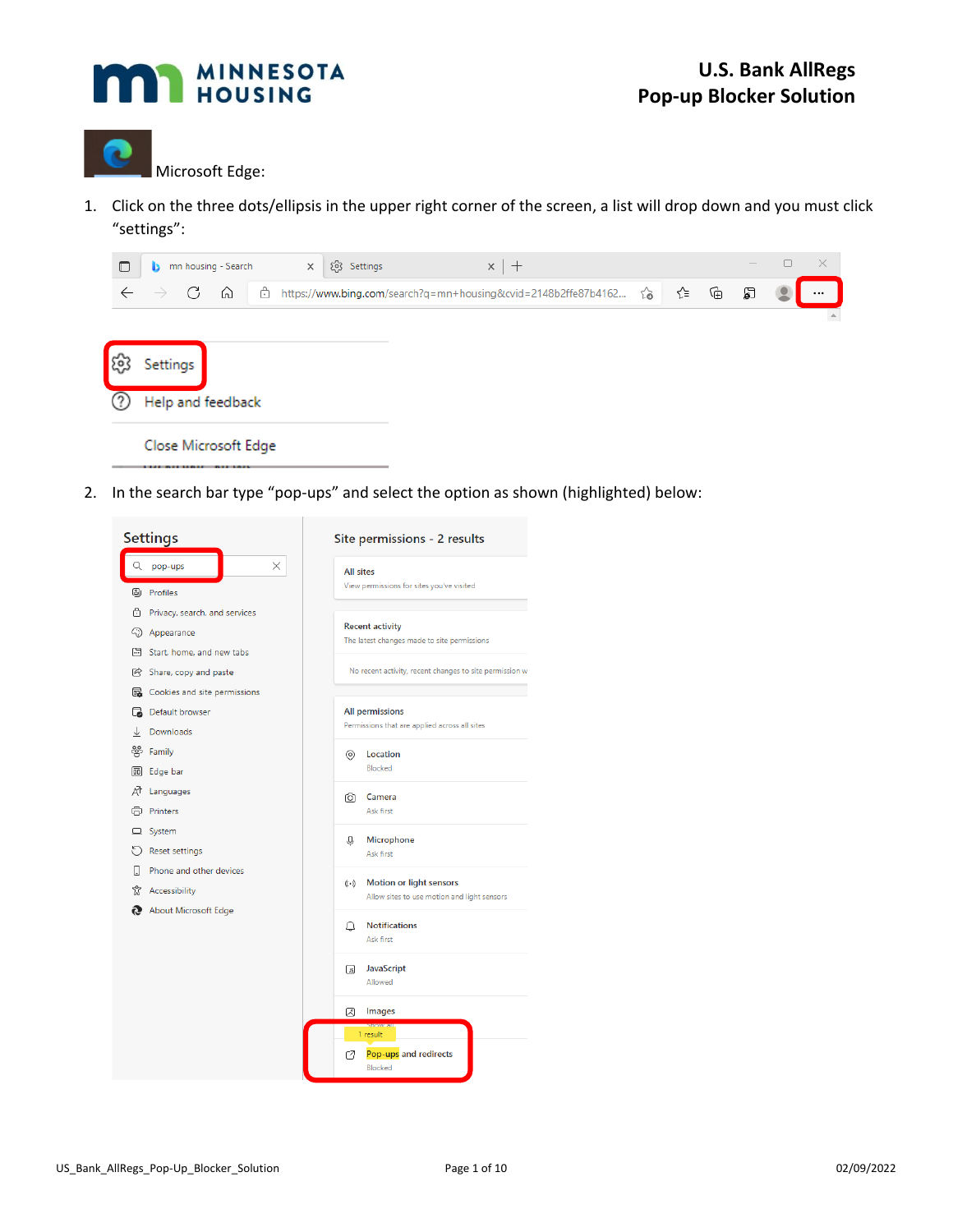3. Under the "Allow" section of the screen select "Add" and window will pop-up. Ente[r www.allregs.com](http://www.allregs.com/) and click "Add":

| Search results / Pop-ups and redirects - 1 result |                 |        |          |
|---------------------------------------------------|-----------------|--------|----------|
| <b>Block (recommended)</b>                        |                 |        |          |
| <b>Block</b>                                      |                 |        | Add      |
| No sites added                                    |                 |        |          |
| <b>Allow</b>                                      |                 |        | Add      |
| No sites added                                    |                 |        |          |
|                                                   | Add a site      |        | $\times$ |
|                                                   | Site            |        |          |
|                                                   | www.allregs.com |        |          |
|                                                   | Add             | Cancel |          |

4. Go back to the ["Contact Minnesota Housing/U.S. Bank HFA Division" web](https://www.mnhousing.gov/sites/Satellite?c=Page&cid=1364485315538&d=Touch&pagename=External%2FPage%2FEXTStandardLayout)page and click on the "U.S. Bank AllRegs Website" link:

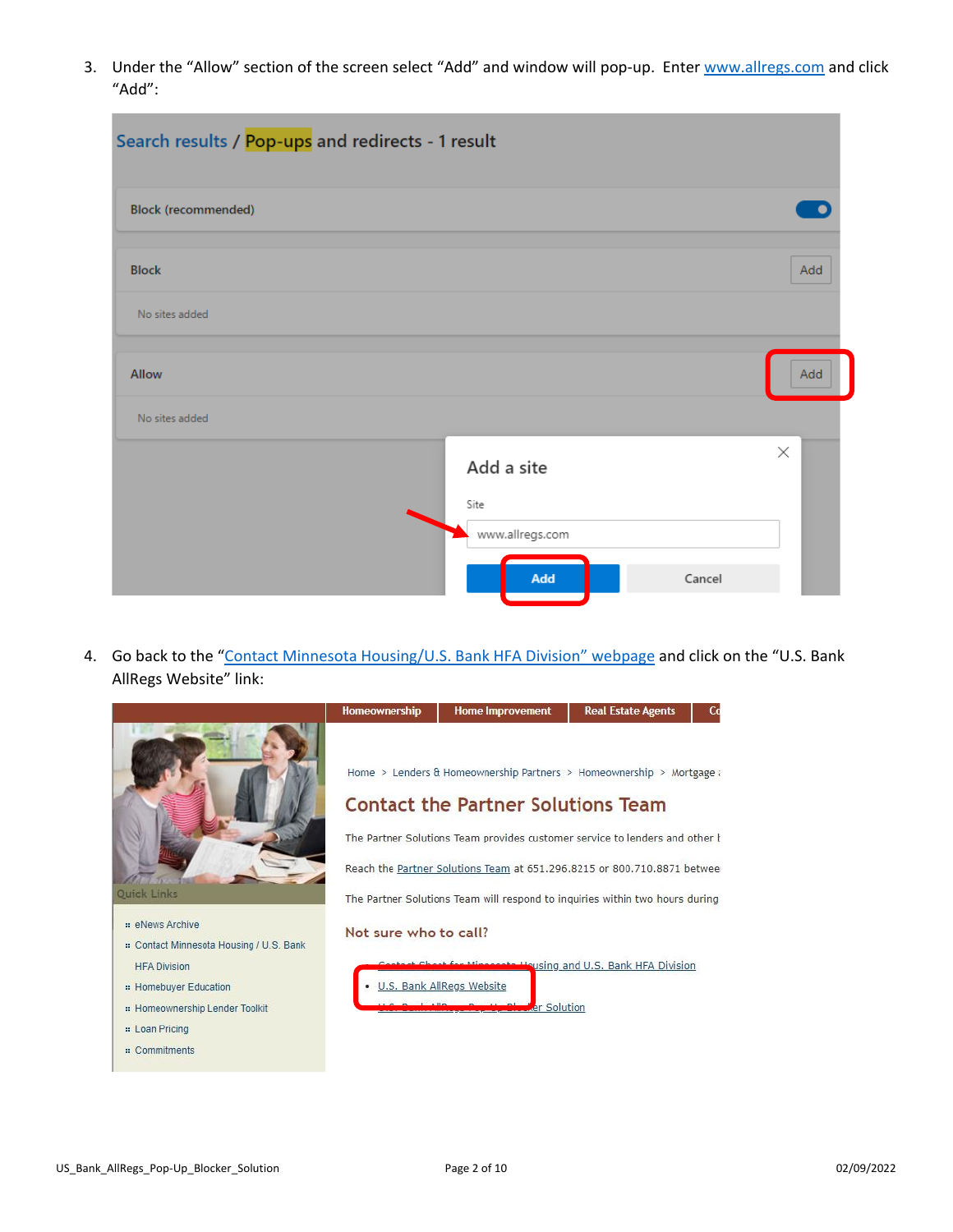## 5. A pop-up window will appear that shows the U.S. Bank AllRegs Website:

| <b>E</b> Apps                |   | m Minnesota Housing                                                 |                             |          |            | Minnesota Housing (3) Work Access (3) Work Email Account | $^{35}$                     | Other bookmarks | 囲     |
|------------------------------|---|---------------------------------------------------------------------|-----------------------------|----------|------------|----------------------------------------------------------|-----------------------------|-----------------|-------|
|                              |   |                                                                     |                             |          |            |                                                          |                             |                 |       |
|                              |   | EW AllRegs Online - Profile 1 - Microsoft Edge                      |                             |          |            |                                                          |                             | $\Box$          | X     |
| M                            | Ä | https://www.allregs.com/tpl/?r=d9911a53-5661-488c-b9b0-ed83f50db7e5 |                             |          |            |                                                          |                             |                 | LOGI  |
|                              |   | <b>usbank</b><br><b>Home Mortgage</b>                               |                             |          |            |                                                          |                             |                 |       |
|                              |   |                                                                     | Advanced Search -           |          |            |                                                          | Q                           |                 | Progr |
|                              |   | <b>U.S. Bank HFA Lending Guide</b>                                  |                             |          |            |                                                          | Print 7 QuickTour Log Out   |                 | .m. c |
| inks<br>ws Archi             |   | <b>Table of Contents</b>                                            | <b>E-Mail Subscriptions</b> |          | Contact Us |                                                          |                             |                 |       |
| tact Mini<br><b>Division</b> | 6 | <b>Home Page</b>                                                    |                             | $\equiv$ |            |                                                          |                             |                 |       |
| <b>rebuyer</b>               | Θ | Last 20 Documents Viewed                                            |                             | 4        |            |                                                          |                             |                 |       |
| <b>reowner</b><br>n Pricing  | Þ | U.S. Bank HFA Lending Guide                                         |                             |          |            | <b>Responding to COVID-1</b>                             |                             |                 |       |
| <b>mitmen</b>                | ь | Archive HFA Division Lending Guide                                  |                             |          |            |                                                          |                             |                 |       |
|                              |   |                                                                     |                             |          |            |                                                          |                             |                 |       |
|                              |   | <b>Acceptable use policy</b>                                        | <b>Privacy Policy</b>       |          |            | @ 2022 US BANK HOME MORTGAGE                             | Version 1.0.7913.16530 - 64 |                 |       |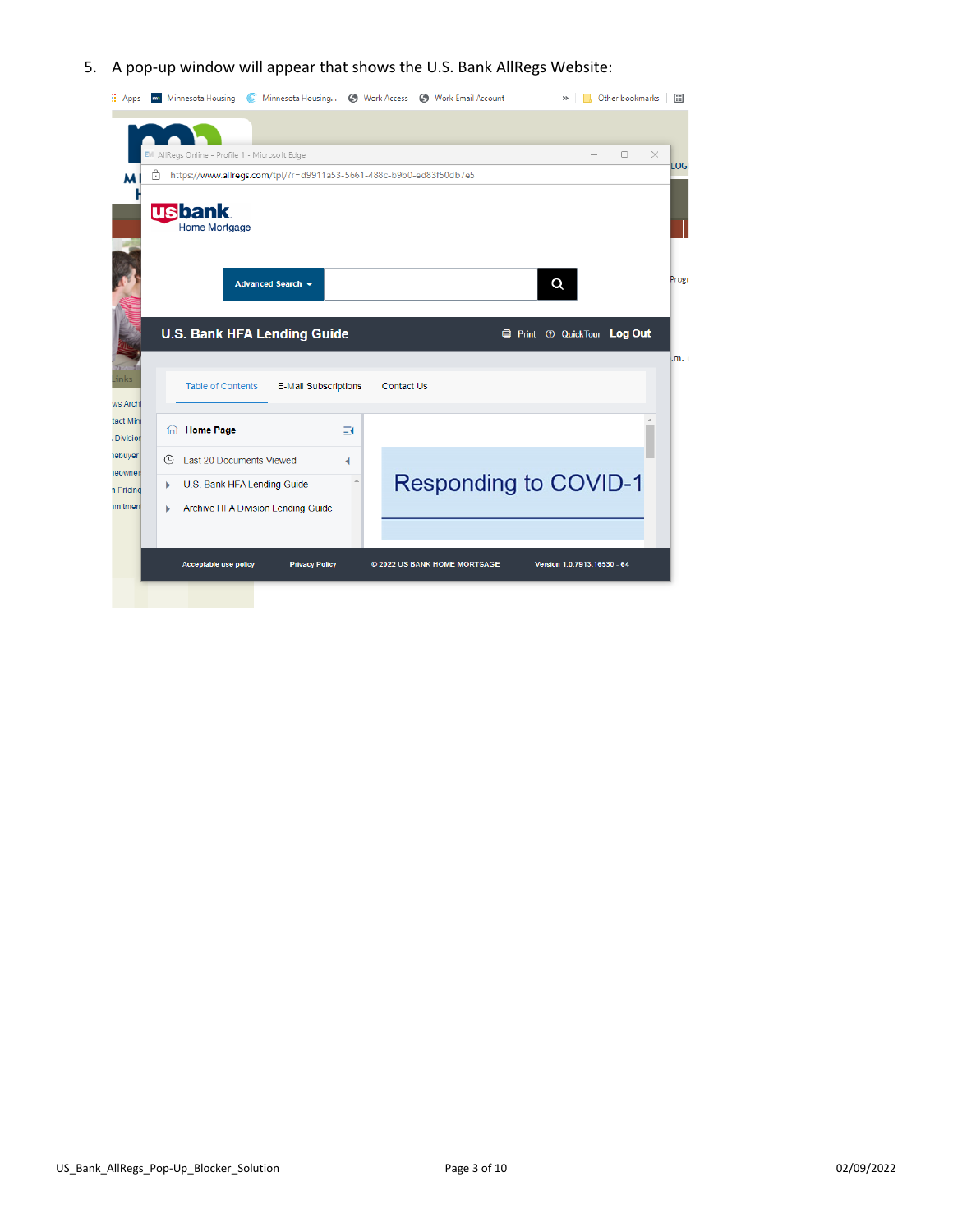

1. In the browser window click on the "hamburger" menu to display options and click on "Settings":

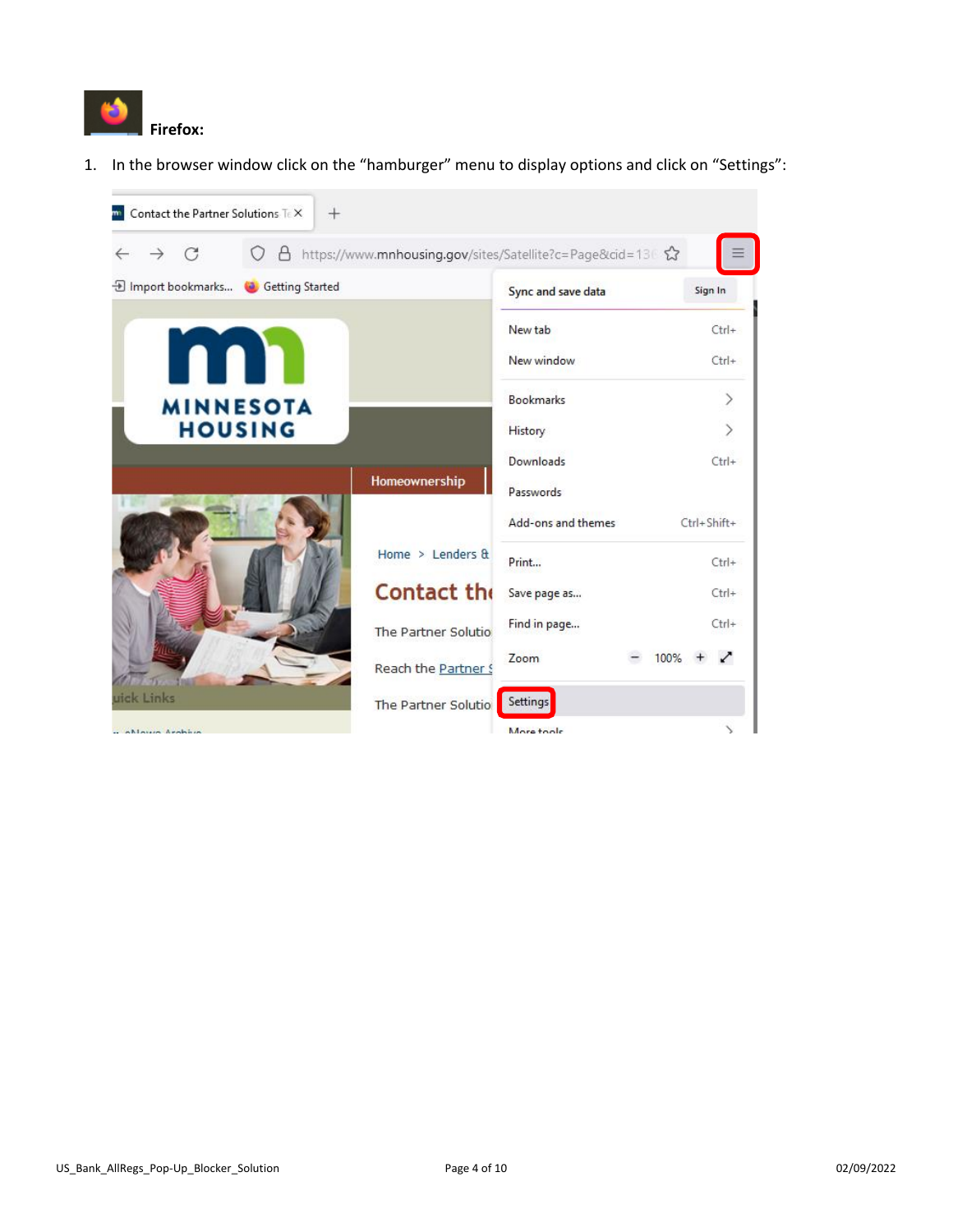2. In the search bar type "pop-up" and select the "Exceptions" button as shown (highlighted) below:

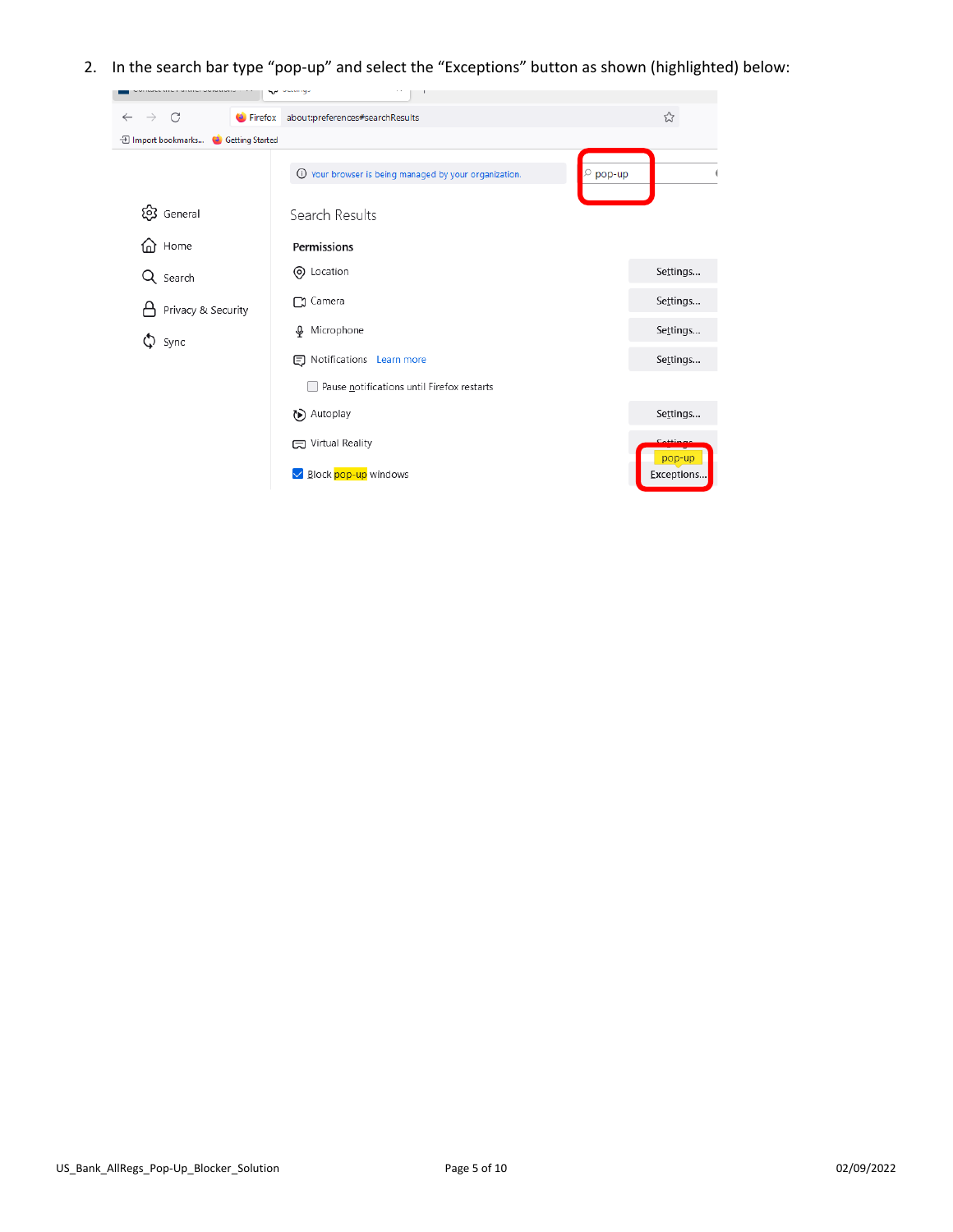3. In the window that appears, type [www.allregs.com](http://www.allregs.com/) in the "Address of the website" field, click allow (you'll see AllRegs listed in the "Website" section of the window with the status listed as "allow", then click "Save Changes":

|                                     | You can specify which websites are allowed to open pop-up windows. Type the exact address of the site you |               |
|-------------------------------------|-----------------------------------------------------------------------------------------------------------|---------------|
| want to allow and then click Allow. |                                                                                                           |               |
| Address of website                  |                                                                                                           |               |
| www.allregs.com                     |                                                                                                           |               |
|                                     |                                                                                                           | <b>Allow</b>  |
| Website                             |                                                                                                           | <b>Status</b> |
| http://www.allregs.com              |                                                                                                           | Allow         |
| https://www.allregs.com             |                                                                                                           | Allow         |
|                                     |                                                                                                           |               |
|                                     |                                                                                                           |               |
|                                     |                                                                                                           |               |
|                                     |                                                                                                           |               |
|                                     |                                                                                                           |               |
|                                     |                                                                                                           |               |
| Remove Website                      | <b>Remove All Websites</b>                                                                                |               |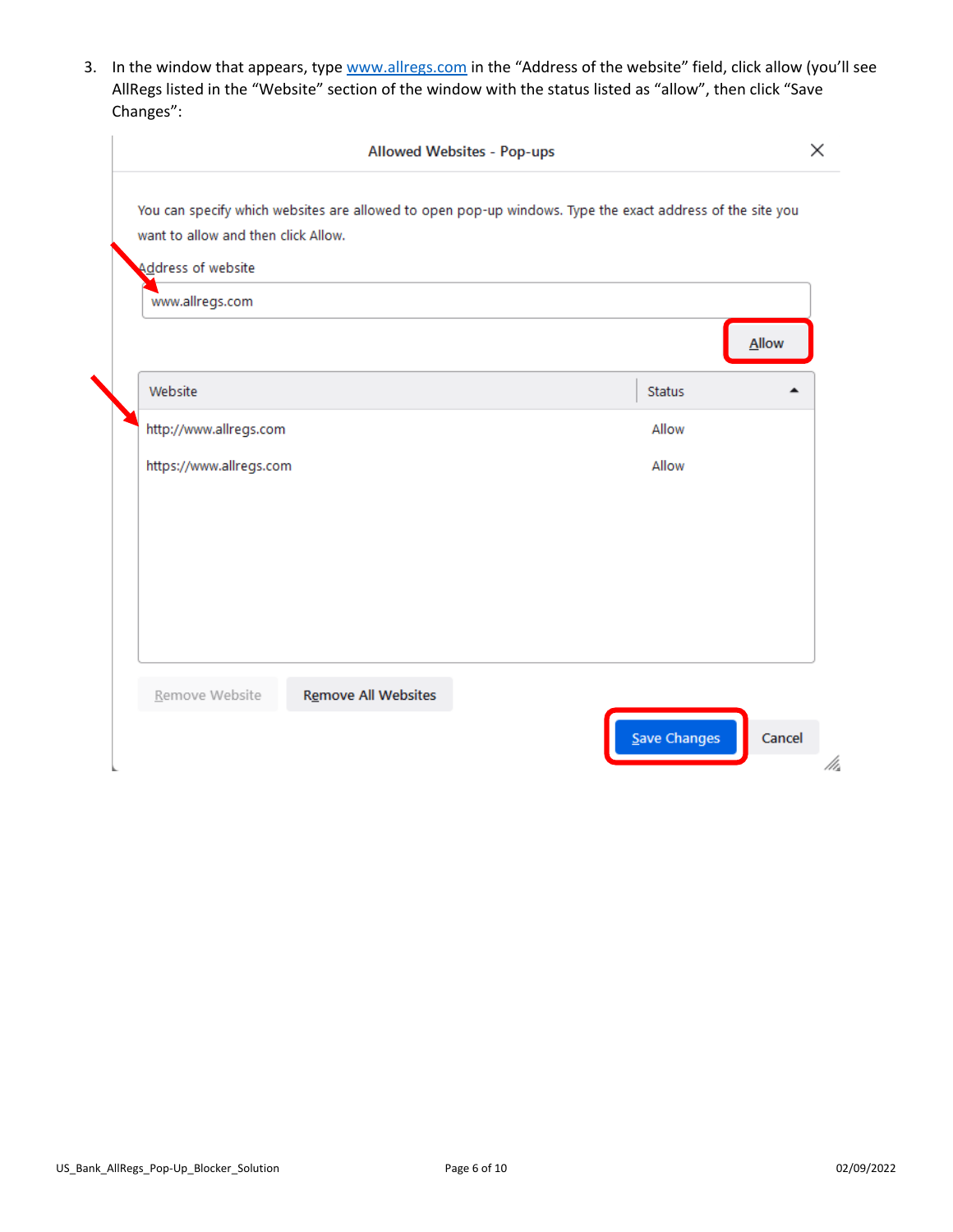4. Go back to the ["Contact Minnesota Housing/U.S. Bank HFA Division" web](https://www.mnhousing.gov/sites/Satellite?c=Page&cid=1364485315538&d=Touch&pagename=External%2FPage%2FEXTStandardLayout)page and click on the "U.S. Bank AllRegs Website" link:



5. A pop-up window will appear that shows the U.S. Bank AllRegs Website:

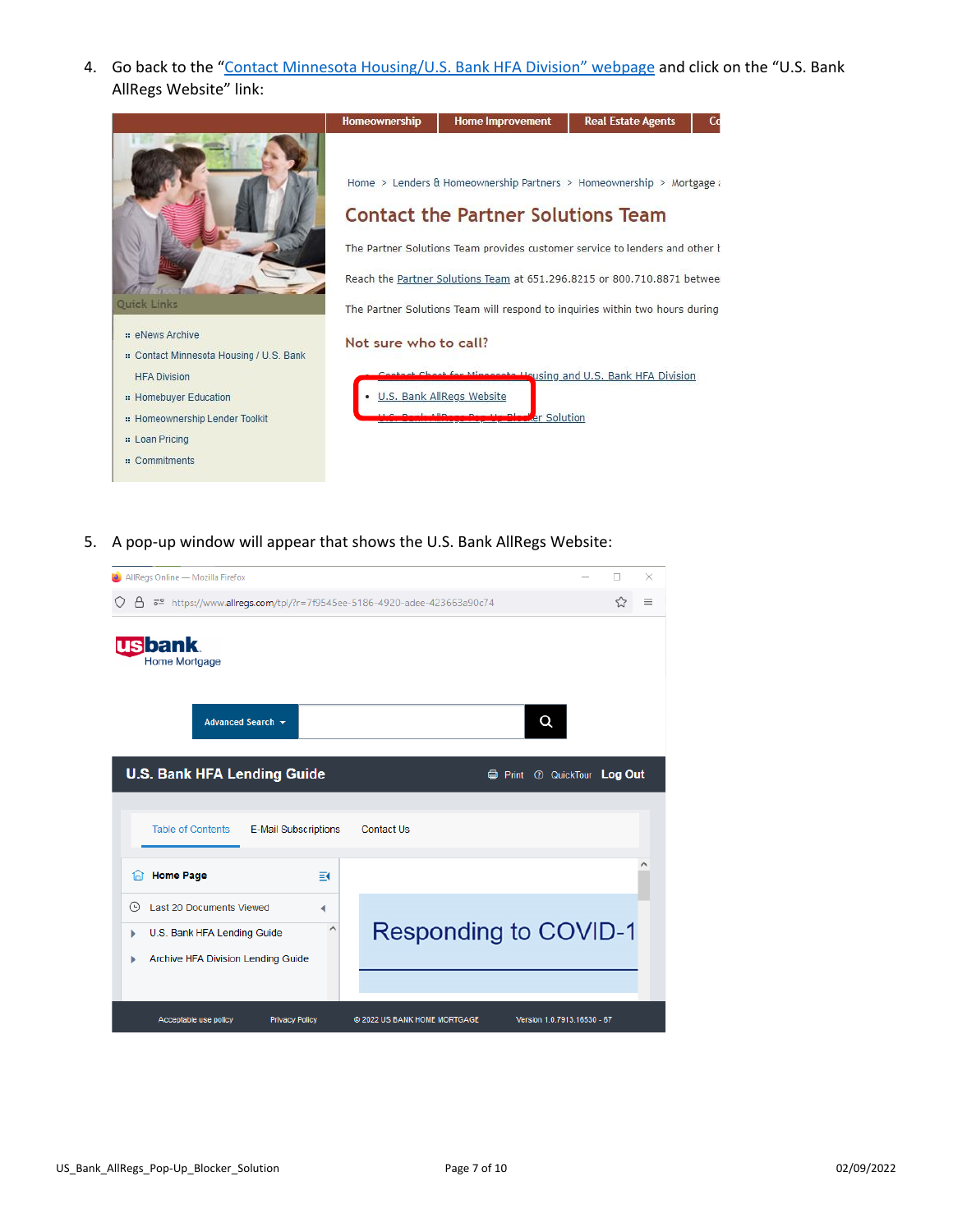

1. Click on the stacked dots to show the menu and select "Settings":



2. Type "pop-up" in the search bar, then select "Site Settings":

| <b>HI</b> Apps | m Minnesota Housing Minnesota Housing < Work Access < Work Email Account<br>Other bor                                  |  |
|----------------|------------------------------------------------------------------------------------------------------------------------|--|
| Q<br>pop-up    |                                                                                                                        |  |
|                | <b>Security and Privacy</b>                                                                                            |  |
|                | Clear browsing data<br>Clear history, cookies, cache, and more                                                         |  |
|                | Cookies and other site data<br>۵<br>Third-party cookies are blocked in Incognito mode                                  |  |
|                | Security<br>0<br>Safe Browsing (protection from dangerous sites) and other security settings                           |  |
|                | <b>Site Settings</b><br>괢<br>Controls what information sites can use and show (location, camera, pop-ups,<br>and more) |  |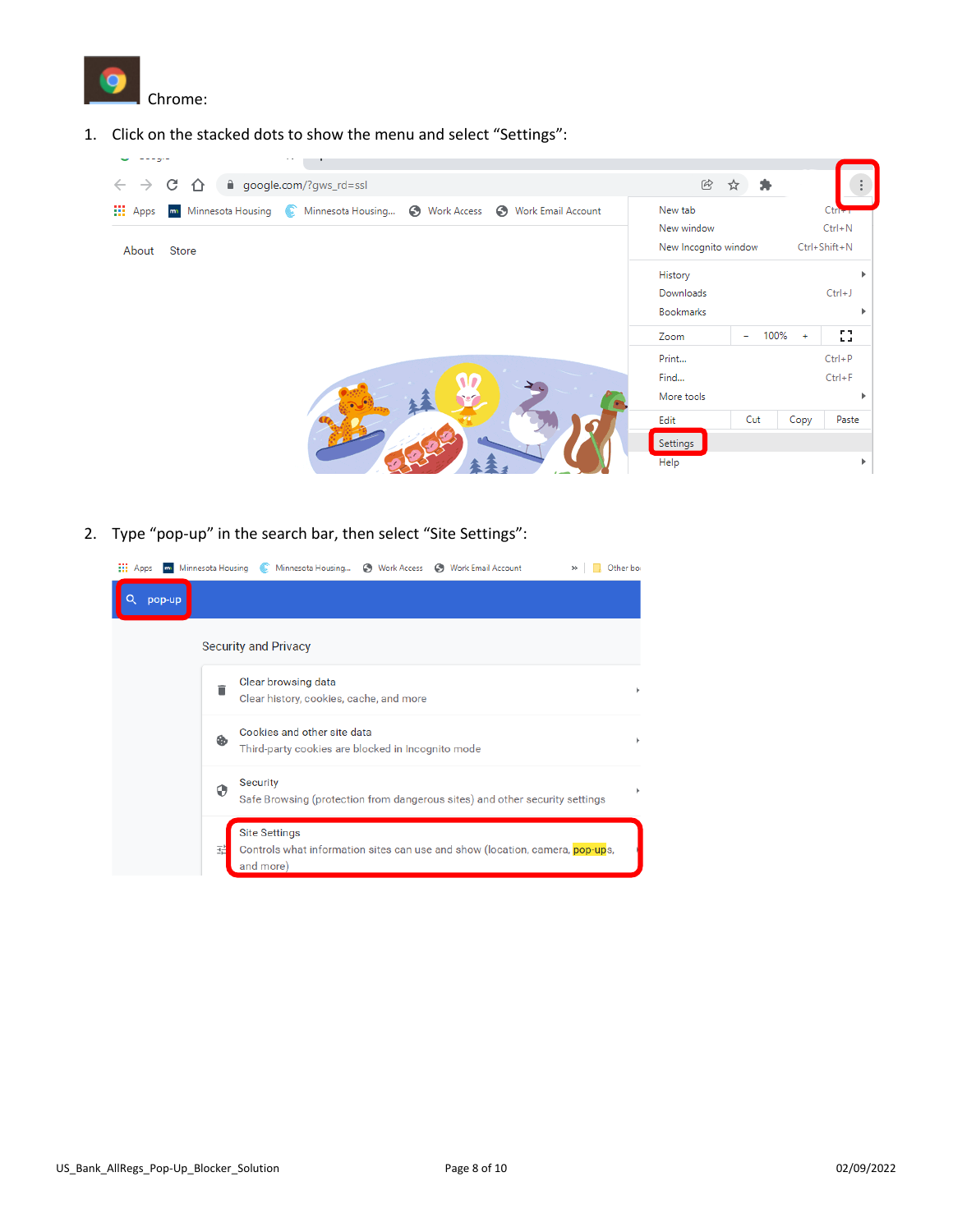## 3. On this page, scroll down to the "Content" section and select "Pop-ups and redirects":

|                   | Content                                                                     |  |  |  |  |
|-------------------|-----------------------------------------------------------------------------|--|--|--|--|
| ቈ                 | Cookies and site data<br>Third-party cookies are blocked in Incognito mode  |  |  |  |  |
| $\leftrightarrow$ | <b>JavaScript</b><br>Sites can use Javascript                               |  |  |  |  |
|                   | Images<br>Sites can show images                                             |  |  |  |  |
| Г7                | Pop-ups and redirects<br>Don't allow sites to send pop-ups or use redirects |  |  |  |  |

## 4. Then click the add button:

## **Customized behaviors**

Sites listed below follow a custom setting instead of the default

| Not allowed to send pop-ups or use redirects | Add |
|----------------------------------------------|-----|
| No sites added                               |     |
| Allowed to send pop-ups and use redirects    | Add |
| www.allregs.com                              |     |

5. Ente[r www.allregs.com](http://www.allregs.com/) into the pop-up window, click the "Add" Button:

| 囵<br>Add a site           |                             |
|---------------------------|-----------------------------|
| Site                      |                             |
| Custom<br>www.allregs.com |                             |
| <b>Sites list</b>         |                             |
| Not allov                 | Add<br>Add<br><b>Cancel</b> |
| No sites added            |                             |